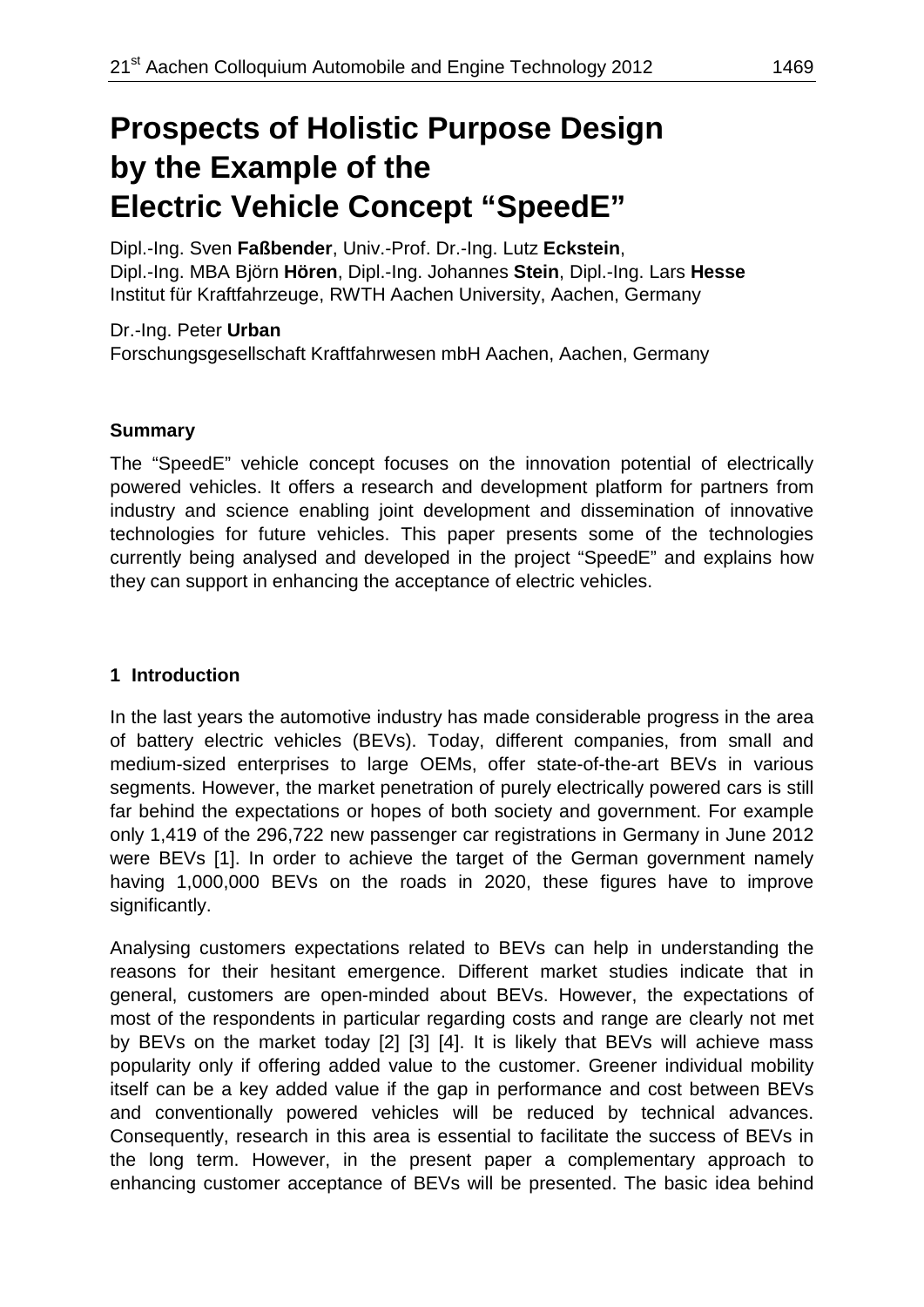that approach is to gain added value by establishing innovative functions enabled or at least improved by inherent benefits of electric propulsion. Excellent controllability of electric motors is only one simple example of these inherent benefits that can be used to fully exploit the prospects of purpose design and provide functions and features that serve as competitive differentiators and selling propositions of BEVs.

## **2 Approach**

Concerning several vehicle properties, current BEVs still do not achieve the level of comparable conventionally powered vehicles. Mostly this affects so called performance properties like range. According to Kano [5] the customer is aware of these performance criteria. There is a steady and proportional correlation between improvement or decline in performance criteria and customer satisfaction. This means depending on the level of fulfilling a performance criterion by according invest in development and production the customer will be satisfied or dissatisfied. In contrast to this, the customer does not expect attractive properties. Consequently, the absence or decline of attractive properties will not cause dissatisfaction. However, as soon as a product or more specifically a vehicle offers attractive features enthusiasm and satisfaction are provoked. In addition, the customer satisfaction rises progressively with the improvement of attractive properties. In total this means that for attractive properties even small fulfilment or invest can significantly improve the customer´s attitude towards the product.

When comparing a current BEV and a similar conventionally powered vehicle, the decline in some performance criteria like range for example is likely to be significant enough to cause dissatisfaction of certain customers, as illustrated in Fig. 1. In the same figure two options to regain satisfaction are indicated.



Fig. 1: Options to achieve customer satisfaction based on the Kano model [5]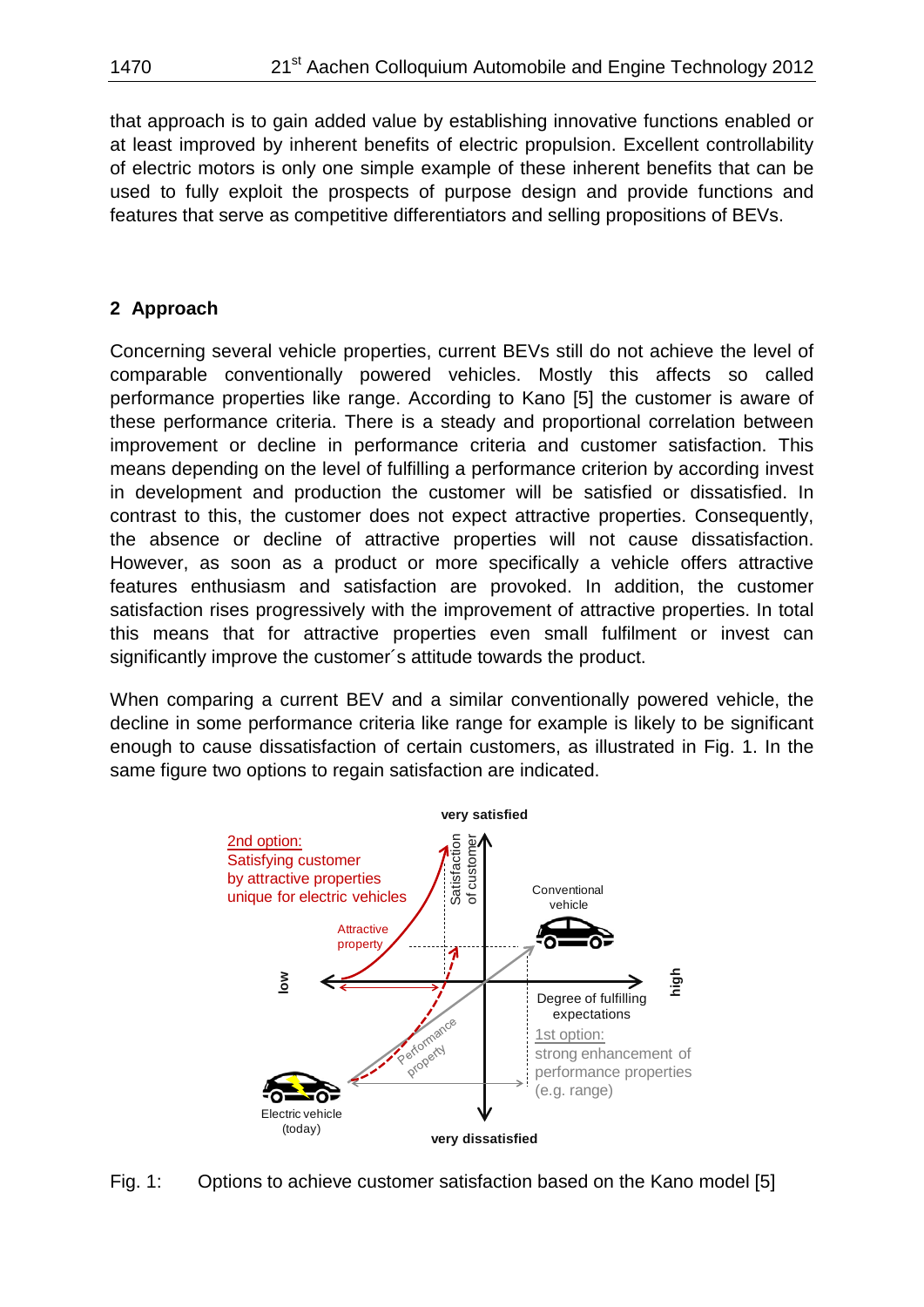The first option is to improve the performance property of the electric vehicle and bring it to the level of the conventional vehicle. This will demand significant invest in development and/or production. The second option is to accept the decline in the performance property but add an attractive property to the BEV that is ideally based on an inherent benefit of electric propulsion like for example a unique package or a vehicle dynamic function. This feature will serve as a competitive differentiator with regard to the conventionally powered car. As an attractive property it may immediately enthuse certain customers. Thus, with manageable invest a level of customer satisfaction comparable to the conventionally powered vehicle can be achieved.

The approach to enhance customer acceptance of BEVs presented in this paper will focus on the second option. The idea is not to emulate conventionally powered vehicles but to design unique BEVs that are attractive to the customer exactly because of their uniqueness. This will result in benefits and drawbacks compared to conventionally powered vehicles but should form a balanced compromise between customer values and invest. Certainly, the unique, differentiating features will be specific to the vehicle type or segment, and certain vehicle types will be more suitable for this approach than others. In this paper, an electric sports car will be regarded as an example.

In an initial step, unique features suitable for the concept have to be determined. Some of the concept features selected for the "SpeedE" electric sports car concept are shown in Fig. 2.



Fig. 2: Abstract of unique features of the "SpeedE" vehicle concept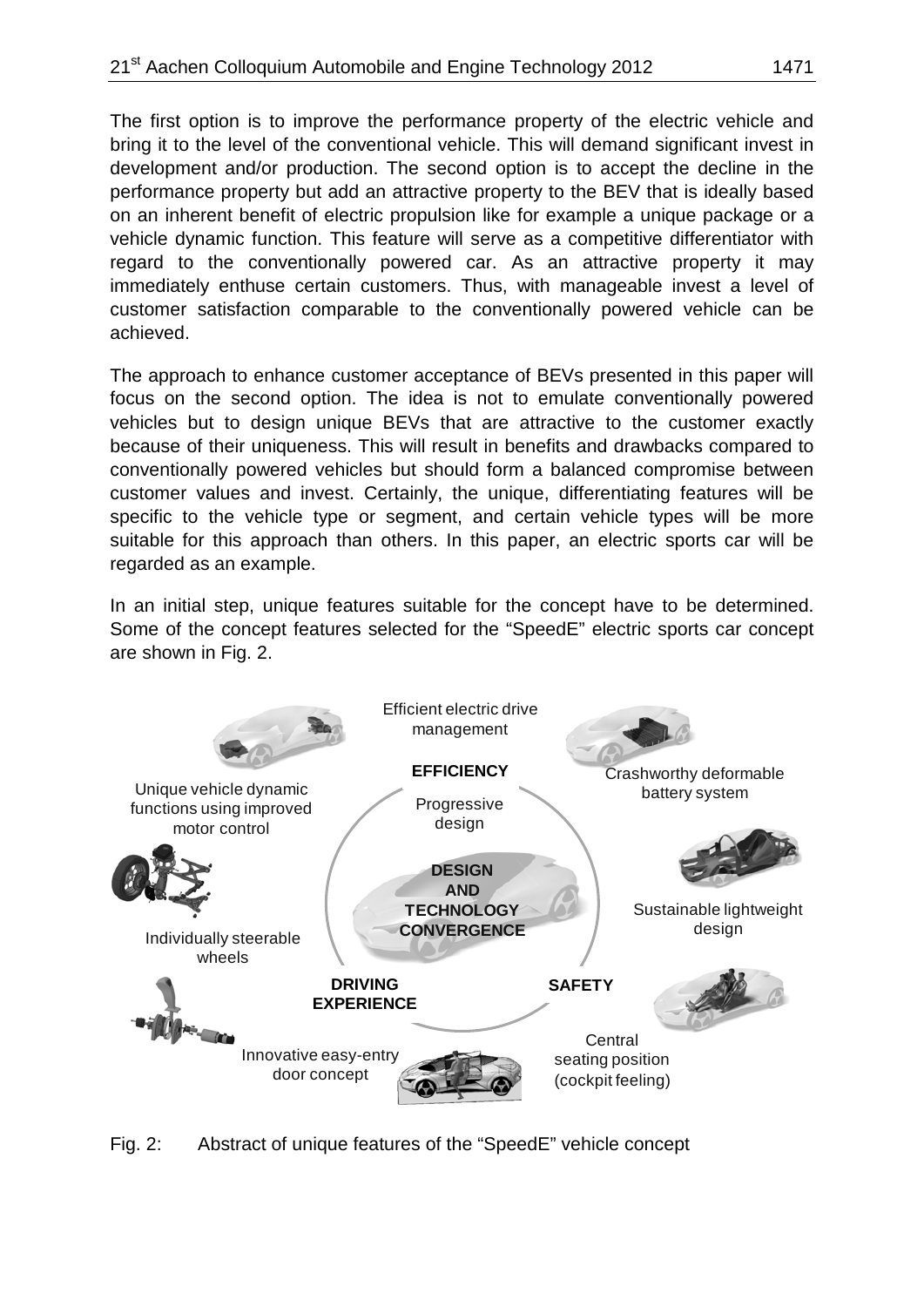Not all of these features are based on inherent benefits of electric propulsion. The idea is rather to have consistent features that in total generate a unique experience of the vehicle and prevent comparison with the expectations related to conventionally powered vehicles resulting from habit. The vehicle shall be regarded as unique from the very first moment. Starting from the exterior appearance (progressive design) via ingress (vertically rotating sliding doors and "step-in entry"), driver seating position (central) and control of the vehicle (sidesticks) to driving functions (e.g. turning on the spot) experiencing the "SpeedE" concept will be completely different from conventional vehicles.

#### **3 Concept Features**

As a demonstration and development platform the "SpeedE" vehicle concept and in particular its innovative features will be developed in several internal, bilateral and collaborative sub-projects. For some of these projects the state of development is presented in the following sub-chapters.

#### **3.1 Progressive Design**

The progressive exterior design of the "SpeedE" vehicle concept distinguished the car from conventional super sport cars at the first glace. A huge challenge with innovative and advanced vehicle design is to achieve a car that appears really new to the user's eye but at the same time fulfils formal design rules as well as technical and legislative requirements. This requires good cooperation and communication between designers and engineers during the design and technology convergence process. In order to improve this process, ika and the faculty of Transportation Design of the university of Pforzheim, one of the world´s leading schools in automotive design, have started a cooperation in research and education. The "SpeedE" vehicle concept is the first joint project in this partnership. Some impressions of the initial strategy in design development and refinement are shown in Fig. 3.

The design themes for the "SpeedE" vehicle concept have been developed in Pforzheim. Two groups of designers were challenged to design the exterior and the interior respectively for an advanced electric sports car. In this initial phase the boundary conditions were limited to the approximate main dimensions, the number of passengers and the space requirements for the main package components. In addition the designers should consider that the vehicle will be controlled via sidesticks instead of a steering wheel and think about an appropriate ingress strategy. From the final proposals of the designers, an exterior design and an interior design have been selected for further development. A characteristic element of the chosen exterior design is the rotationally symmetric greenhouse. In this example "form follows function" in order to enable rotatory sliding doors.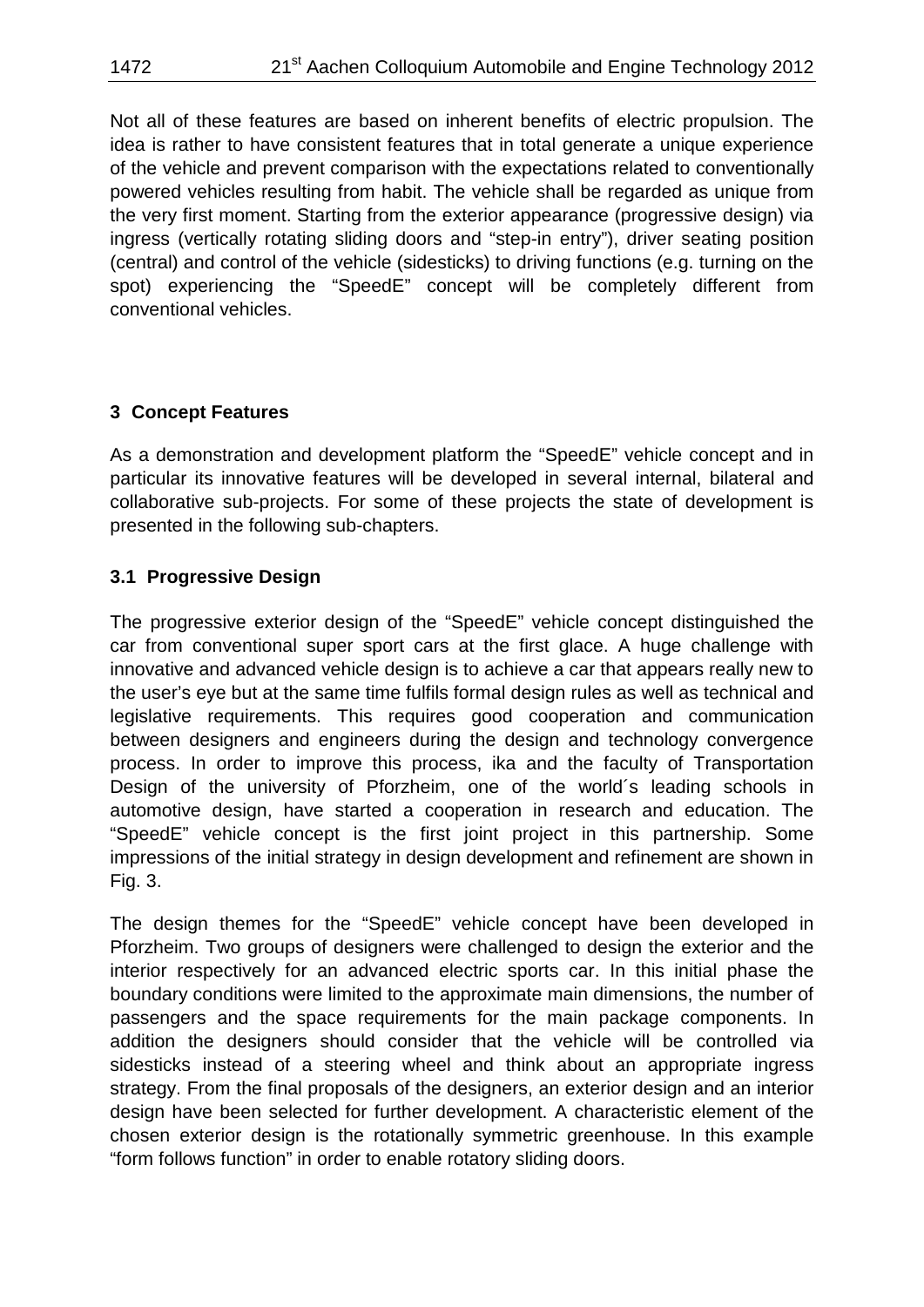The first step in the design and technology convergence process was to match the exterior design proposal and the rough package. This was done in Aachen in cooperation between the exterior designer and the vehicle engineers in iterative steps using 2-d package drawings and full-scale tape renderings.



Fig. 3: Initial design and technology convergence process

After achieving both a coherent exterior design and compliance with the main technological and legislative boundary conditions, hard-points were agreed and frozen. Based on these hard-points the 3-d models of the package and the exterior were re-designed simultaneously. The final design was analysed in terms of principal aerodynamic behaviour and checked for technical and legislative demands that require a 3-d representation. It was also made sure that the interior design proposal matches the exterior design and the package. The design and technology convergence for the interior will be carried out at a later stage of the project since further information, e.g. about the body structure, is required.

The successful and fruitful cooperation between the faculty of Transportation Design of Pforzheim University and ika in the "SpeedE" project has lately led to the foundation of the German Design Studio Aachen (GDSA). The GDSA offers studio and office space as well as design equipment at the facilities of ika and fka in Aachen in order to intensify the cooperation beyond the project "SpeedE".

#### **3.2 Driver Centred Occupant Package**

The central seating position of the driver is one of the elements of the "SpeedE" vehicle concept supporting the unique driving experience. Certainly, the idea of positioning the driver in the centre of a vehicle itself is not new. Few production cars,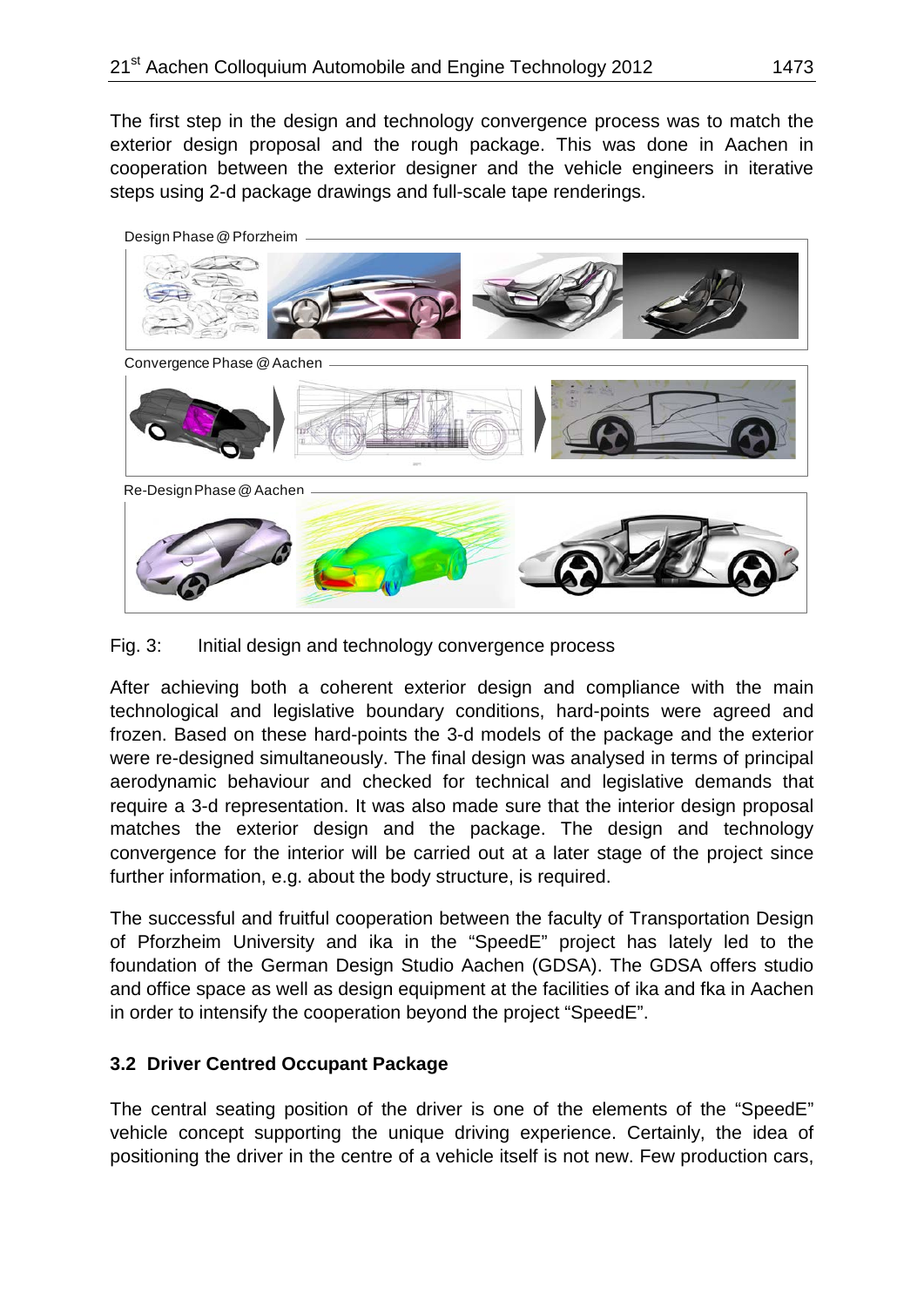e.g. the McLaren F1, and many concept cars follow that package approach since it offers several benefits like:

- Improved side crash protection (considering statistical occupancy rates)
- Free choice of side for ingress/egress
- Possibility to reduce cross sectional area (aerodynamic drag reduction)
- Omission of left-hand / right-hand driving derivates

However, there are disadvantages associated with that layout as well. Reduction of comfort is a major drawback. Ingress comfort is reduced since the driver has to overcome a longer distance from the sill to the seat. Especially for flat sport cars this can be difficult. If, in addition to the driver, two passengers have to be accommodated they are usually positioned slightly behind the driver and next to each other. In order to optimise the cross-sectional area of the greenhouse and the head clearance of the rear occupants the seating orientation of the occupants may be moderately angular as shown on the right side of Fig. 4. This is in order to minimize width and length of the vehicle. However, it results in less seating comfort of the passengers compared to the comfort of the front passenger in a traditional 2-seater layout as shown on the left side of Fig. 4.



Fig. 4: Comparison of 2-seater and driver centred 3-seater layout

For the "SpeedE" vehicle concept, comfort is improved by a unique easy entry strategy and an increase of the passenger cell in length by 350 mm compared to a 2 seater reference sports car in conventional mid-engine design. Using a compact electric twin-motor transversally installed at the rear axle instead of a longitudinally installed combustion engine enables to increase the passenger cell in length without changing the overall vehicle length.

Ingress of the driver becomes more comfortable compared to traditional 3-seater sport cars like the McLaren F1 by using a rotatory sliding door. This door system enables to provide a large door opening in direction of the vehicle centreline. The CAD-model of the "SpeedE" vehicle concept with the left rotatory sliding door opened is shown on the left side of Fig. 5.

The key idea of the ingress strategy is to allow the driver and passenger to step into the vehicle before taking the seat. In order to determine the minimum door opening size or maximum roof strut width respectively required to enable that strategy and in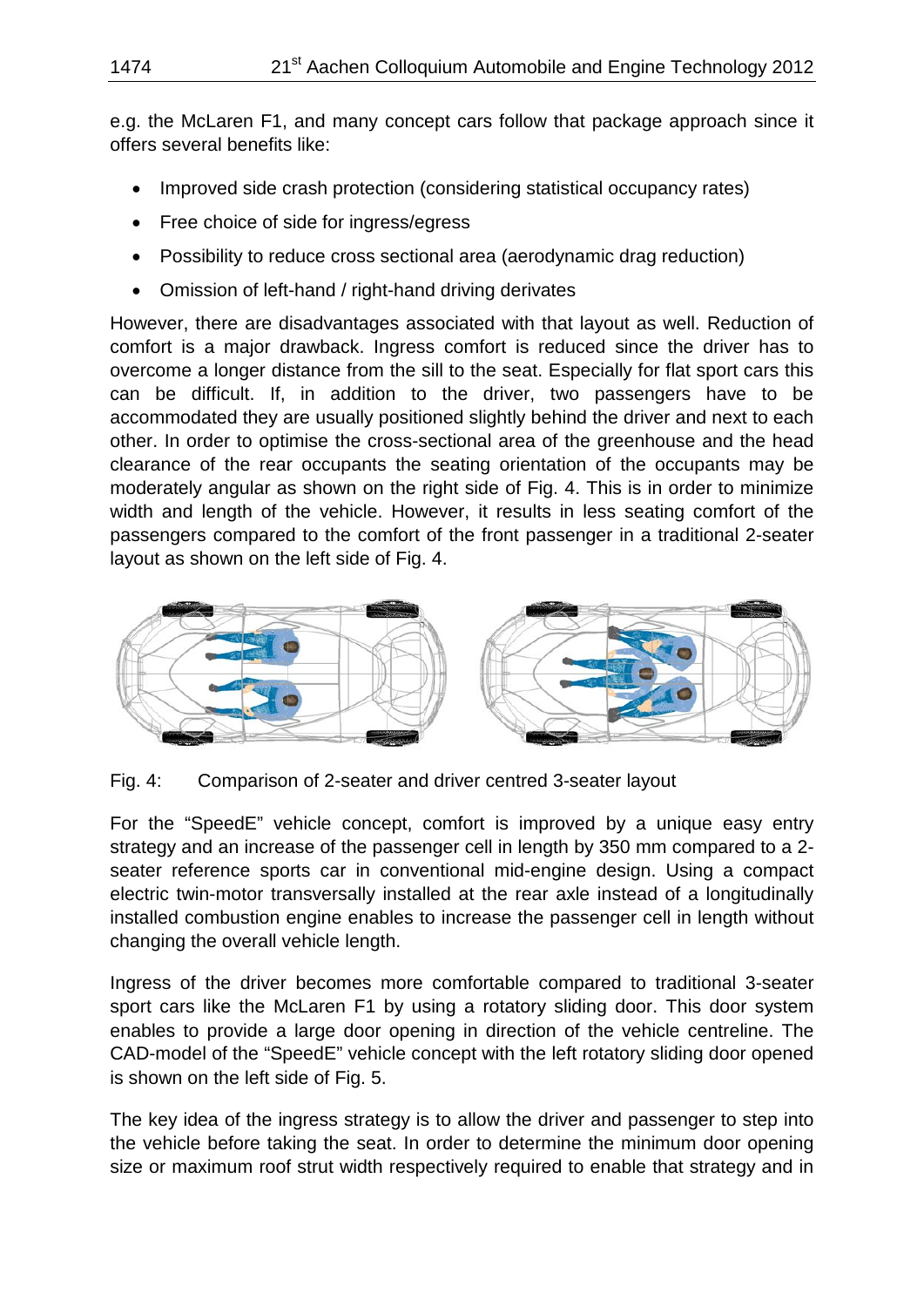order to evaluate the actual ingress comfort a seating buck study has been carried out. For that purpose a seating buck with variable interior dimensions, like roof strut width, sill height etc., has been designed based on the exterior design model (Fig. 5 left) and build up (Fig. 5 right).





The seating buck study involved 46 test persons from 21 to 63 years of age. The study has shown that a lateral door opening width of 310 mm (edge of opened door to interior sill trim) is sufficient to enable the step-in ingress strategy. All of the test persons used the step-in strategy but chose different strategies to take their seats afterwards. The strategies mainly depend on the size of the test persons. The ingress strategy used by most of the test persons is shown in Fig. 6. Due to the low vehicle height, the feeling of ingress comfort depends strongly on the age of the test person. While most of the test persons younger than 45 years of age evaluate the ingress comfort indifferently on a scale ranging from 1 to 5 the test persons over 45 years of age evaluate the ingress less comfortable. However, the study proved that persons up to 2000 mm of height are able to get into the driver seat without major difficulties.



Fig. 6: Most common ingress strategy chosen by test persons

Within the seating buck study several ergonomic parameters of the interior layout have been analysed and defined. This includes for example the position of the sidesticks (armrest 370 mm above the floor and vertical stick axis 240 mm ahead of the H-point) or the accepted sill height (upper edge in step-in area 400 mm above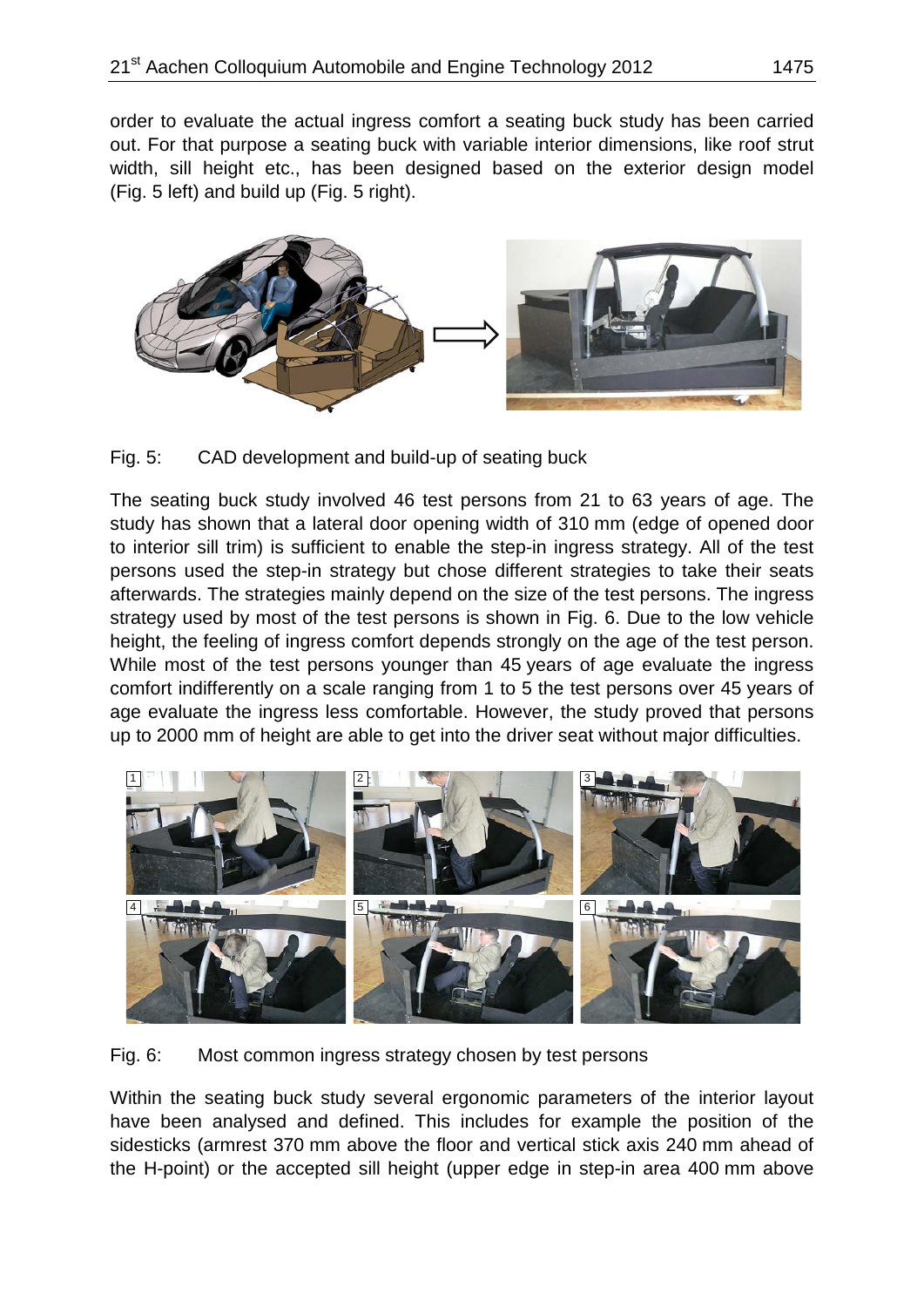ground).For the rear passengers the major comfort constraint is the limited head clearance. Different seating strategies have been analysed in order to improve the head clearance of the rear passengers. However, the study has shown that the preferences regarding the seat arrangement in the second row are individual to the test person. In the study a commonly preferred design has not been identified. Thus, the rear seating row of the "SpeedE" vehicle concept will be designed to allow a tandem seating arrangement and a triangular seating arrangement the later as shown on the right side in Fig. 4. The backrest angle will be adjustable around the vertical axis allowing occupants to choose the angle of their seating orientation.

### **3.3 Vehicle Dynamics Control**

A unique vehicle control and innovative driving dynamics functions along with the resulting driving experience clearly distinguishes the "SpeedE" vehicle concept from conventional cars. The innovative vehicle dynamics control system is one of the unique concept features focussing on the benefits of the electric drivetrain. It is enabled by establishing a system of control loops including the active sidesticks, individual steering actuators for both front wheels, individual electric drives for both rear wheels and the control input of the driver as well as the feedback of the total vehicle. The simplified communication scheme of the vehicle control system is shown in Fig. 7.



Fig. 7: Simplified vehicle dynamics control scheme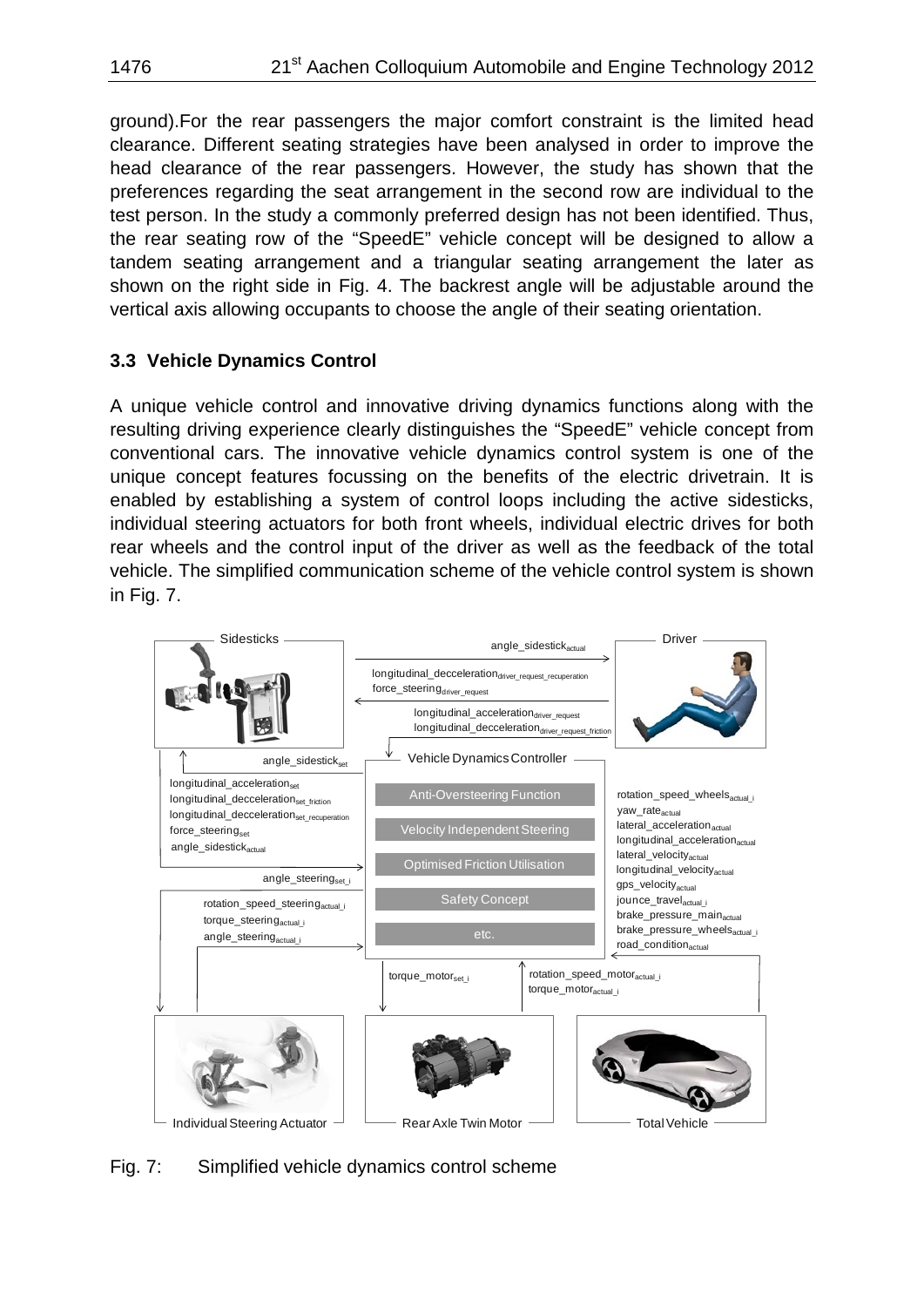In terms of longitudinal dynamics the main control input is set by the driver conventionally via an accelerator pedal and a brake pedal. However, there is an additional proportional button to control recuperation. This button is part of the sidesticks that are used for defining the driver´s input regarding lateral dynamics. The driver controls lateral dynamics normally with both hands via two force-coupled sidesticks. Accordingly, the added total force input represents the driver´s steering request. Based on that, the steering inclination for each wheel is calculated using a single-track-model. The driver gets feedback on the actual radius of curvature of the vehicle trajectory via the angular position of the active sidesticks continuously set by electric motors integrated in the sidesticks. Controlling the radius of curvature of the trajectory is intuitive to the driver and offers the advantage of decoupling turning radius and turning speed. For further information on the sidestick control please refer to [6].

To enable innovative vehicle dynamics functions, central control interventions can be superposed to the input for both steering actuators, both rear axle motors and all friction brakes. Total vehicle sensor information is used to determine required interventions. In particular, the joint control of individual single-wheel steering in the front and individual single-wheel drive in the rear enables unique functions. Amongst others the vehicle will be able to turn on the spot, adapt toe-in based on friction requirement and reduce the risk of oversteering.

Since the vehicle control concept is based on a full steer-by-wire system the safety concept is essential. Previous proposals to realize steer-by-wire systems deploy redundancies of components and network architectures resulting in disadvantages such as increase of weight and package space or high costs.

An alternative approach is the utilization of degraded operating states, which presently are used in vehicle subsystems, such as drive train emergency programs, only. For the safety concept development of the "SpeedE" concept vehicle, this approach is adopted across subsystem boundaries reducing the number of necessary redundancies. For the example of a steering angle error on one of the steered wheels, other actuators of the vehicle are able to compensate this failure and the intended driving trajectory is maintained within reasonable limits. Further information on the safety concept can be found in [7].

#### **3.4 Integrative Vehicle Architecture**

The influence of electric propulsion on the vehicle architecture has been controversially discussed ever since the latest revival of the interest in electric vehicles. In fact, the distinctive differences in drivetrain package compared to conventionally powered vehicles justify the analysis of benefits resulting from vehicle architectures optimised for the package of BEVs. However, conversion design approaches for the vehicle structure appear most efficient due to economics of scale and ease of complexity management as long as e-mobility is regarded as an additional drivetrain option for conventional models only. If though a vehicle shall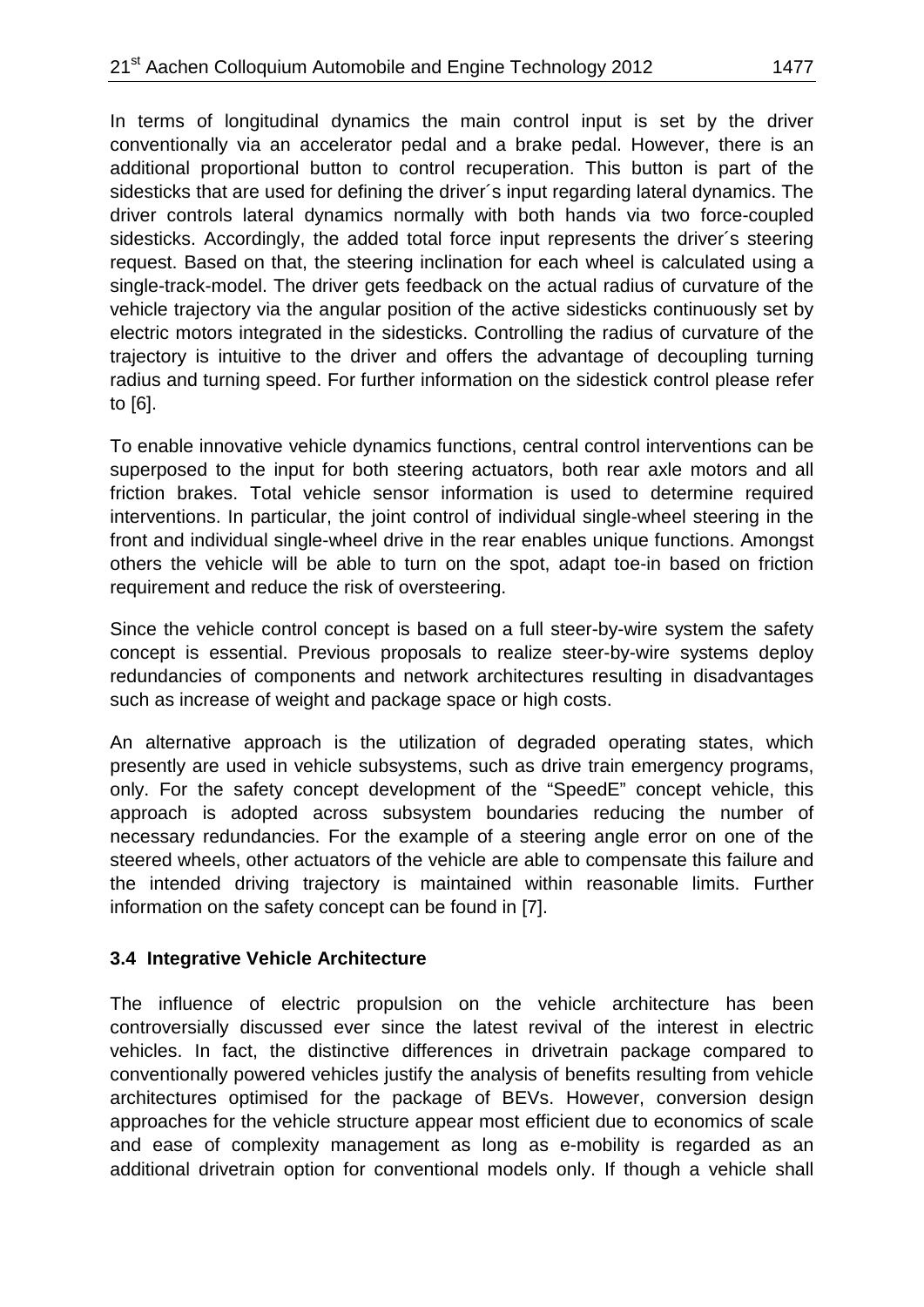holistically be tailored to the benefits of electric propulsion, following a purpose design approach for the structure is reasonable. This is because differences to conventional vehicle architectures and body structures arising from the full exploitation of new package alternatives or implementation of different components may disable integration in conventional platform families. In case of the "SpeedE" vehicle concept several unique concept features have influences on the architecture and the structure:

- Optimized battery integration (package freedom and crash safety)
- Maximisation of interior space due to compact electric motor
- Joint arrangement of high voltage drivetrain components
- Increased wheelhousings for 90° steering inclination
- Large door openings for easy entry of centrally positioned driver
- Omission of steering wheel

Certainly, not all of these features represent direct consequences from the exploitation of the benefits of electric propulsion. As indicated earlier, some features are to support the unique driving experience. The basic layout of the "SpeedE" concept car is shown in Fig. 8.



#### Fig. 8: Main package components

The central element of the architecture is the battery system. The battery modules are located behind the backrest and under the seats of the rear passengers. The battery housing made from CFRP itself forms a structural element of the car body. All of the electric drivetrain components are located together close to the battery in the rear in order to minimize high voltage wiring harness.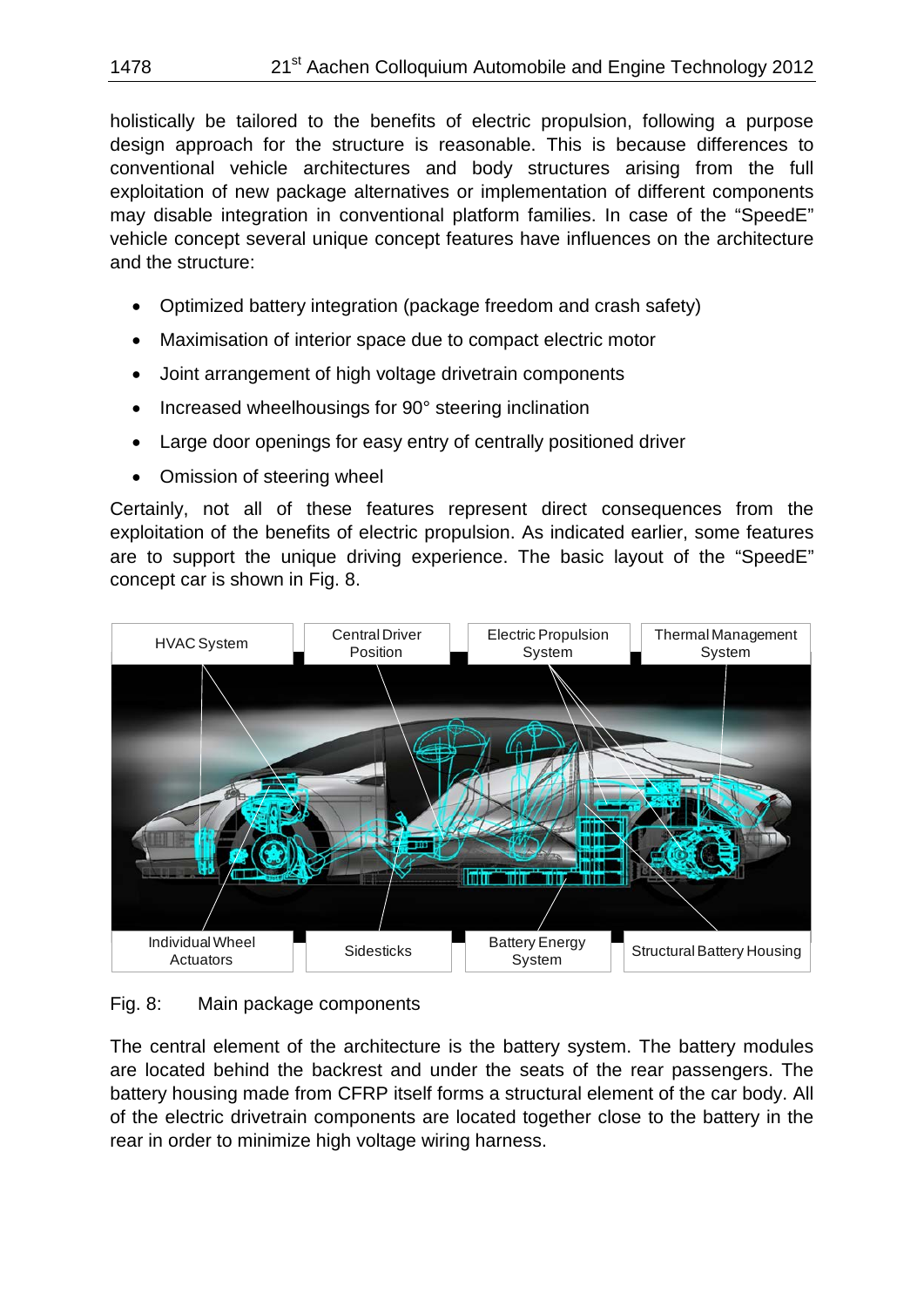For reducing complexity the thermal management system has been packaged close to the electrical drivetrain components. A separate HVAC system is installed in the front. Replacing the steering wheel with sidesticks offers free space in the cockpit. This can be used to improve downward visibility and enables to evaluate alternative restraint strategies.

The body structure is a key element of the vehicle architecture. It has to support the unique package components, form a stiff and durable frame and manage energy and deformation in the event of a crash. For the "SpeedE" vehicle concept these tasks shall be fulfilled while focussing on simple design and efficient as well as flexible battery integration. Targeting for low volume production the body structure will be in multi-material spaceframe design featuring a multi-functional central tub made from CFRP with the battery housing structurally integrated. In addition to the so-called battery monocoque the body consists of the sub-assemblies front section, rear section and greenhouse as principally indicated in the centre of Fig. 9. The structure is covered by body panels.

While the completed body is in multi-material design, the single sub-assemblies are made of a unique material in order to simplify design, manufacturing and recycling. The weight target for the body structure is < 250 kg.

Crash management in BEVs is a specific challenge since, unlike the fuel tank in conventionally powered vehicles, a large volume of highly deformation sensitive battery cells has to be packaged in a way that the single cells are not inadmissibly compressed in the event of a crash. For this reason battery packs are often positioned far away from the deformation zones of the structure. This strongly confines the freedom in package design. In order to improve the safety of battery systems and allow packaging batteries in areas that are potentially exposed to moderate deformation in a crash, ika has developed a deformable battery system together with partners from university and industry in the project "e performance" fonded by BMBF [8]. Certainly, the battery cells of this system themselves are still sensitive to deformation. However, as indicated in Fig. 9, the standard "18650" consumer cells used are pressure resistantly bonded in so-called "macro cell" modules. Due to their trapezoid shape these "macro cells" are able to slide aside if pressure is applied to the battery housing during a crash. The space required for sliding is generated by deforming thin-walled tubes of the liquid cooling system as indicated in the lower right side of Fig. 9.

In the "SpeedE" vehicle concept the deformable battery system is used for side crash management. The aim is to ensure crash safety of the battery system while maximising the tolerable lateral dimension of the battery pack. The lateral dimension of battery packs is strongly confined by the side crash intrusion area in particular for the pole crash.

In contrast, the free deformation zones in the front and in the rear of the "SpeedE" vehicle concept are long enough to absorb the energy of typical accidents and prevent deformation of the battery pack. This is shown by the example of the 80 km/h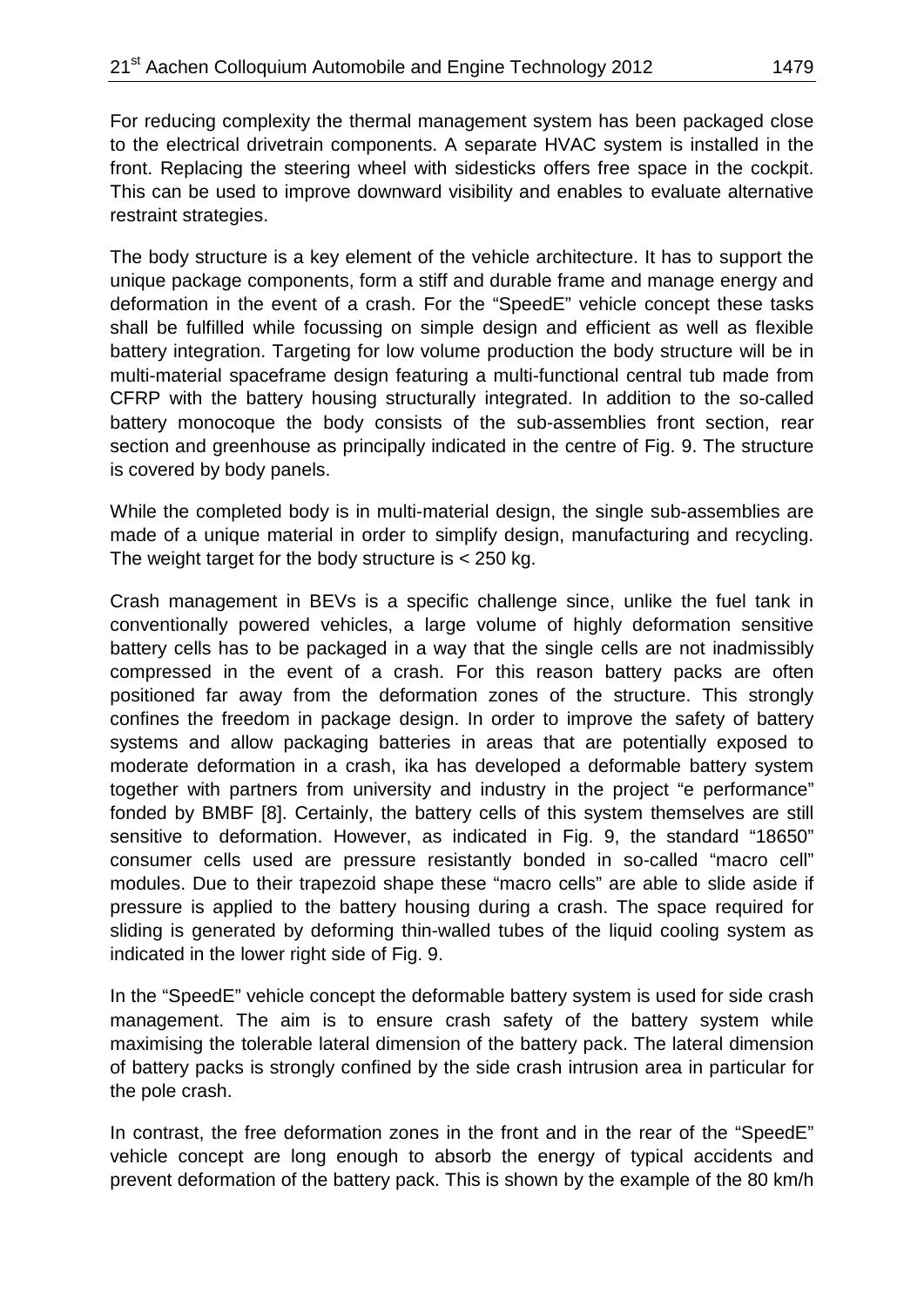rear crash according to FMVSS 301 in the top of Fig. 9. However, it has to be mentioned that most of the standardized crash test are not sufficient to evaluate battery safety, since they have been design to evaluate occupant safety only. Thus, for dimensioning the complete system of battery and body structure for crash safety, additional and adjusted load cases should to be considered. For example, the pole crash should be analysed not only for an impact in the area of the driver´s head but for several locations along the bodyside. Further research is necessary to come up with more detailed proposals for crash test requirements and protocols for electric vehicles.



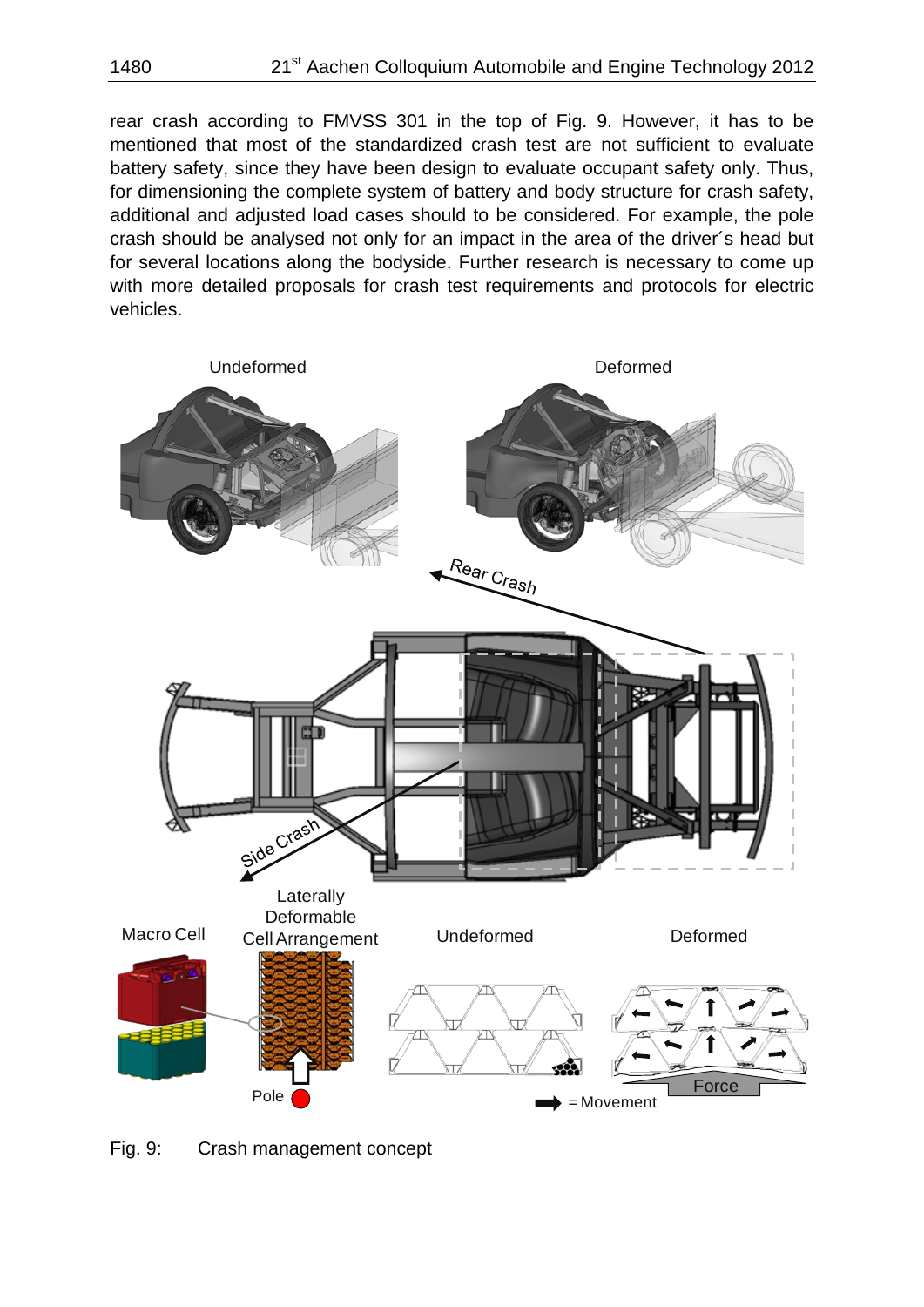This paper has provided an overview of the "SpeedE" vehicle concept and presented some of the technologies currently being developed based on that research platform. In the course of the associated projects the different technologies and features will be further developed, designed and optimised to a detail that allows prototype assessment. By including further innovations, technologies and research topics, the "SpeedE" vehicle concept may result in a full vehicle prototype offering a real experience of the innovations.

However, the progressive "SpeedE" concept car mainly serves as a test environment and a demonstrator for the technologies included. This means its purpose is rather to validate and gain attention for the certain innovations than to form a commercial product. Consequently, the specific technologies are not designed for exclusive use in this concept or in the sports car segment in general. In fact, the technologies themselves are explicitly intended to be applicable for various vehicle types from small urban vehicles to delivery vans. The innovations may come form or result in more detailed individual projects.

#### **5 Definitions, Acronyms, Abbreviations**

| <b>BEVs</b> | <b>Battery electric vehicles</b>                                                                                                                                                             |
|-------------|----------------------------------------------------------------------------------------------------------------------------------------------------------------------------------------------|
| <b>OEM</b>  | Original equipment manufacturer                                                                                                                                                              |
| ika         | Institut für Kraftfahrzeuge RWTH Aachen University                                                                                                                                           |
| fka         | Forschungsgesellschaft Kraftfahrwesen mbH Aachen                                                                                                                                             |
| <b>GDSA</b> | German Design Studio Aachen                                                                                                                                                                  |
| H-point     | Hip-point; theoretical, relative location of an occupant's hip;<br>approximately the pivot point between the torso and the upper<br>leg of the 95 percentile male in normal seating position |
| <b>CFRP</b> | Carbon fibre reinforced plastics                                                                                                                                                             |
| <b>HVAC</b> | Heating, ventilation and air conditioning                                                                                                                                                    |
| <b>BMBF</b> | Bundesministerium für Bildung und Forschung                                                                                                                                                  |